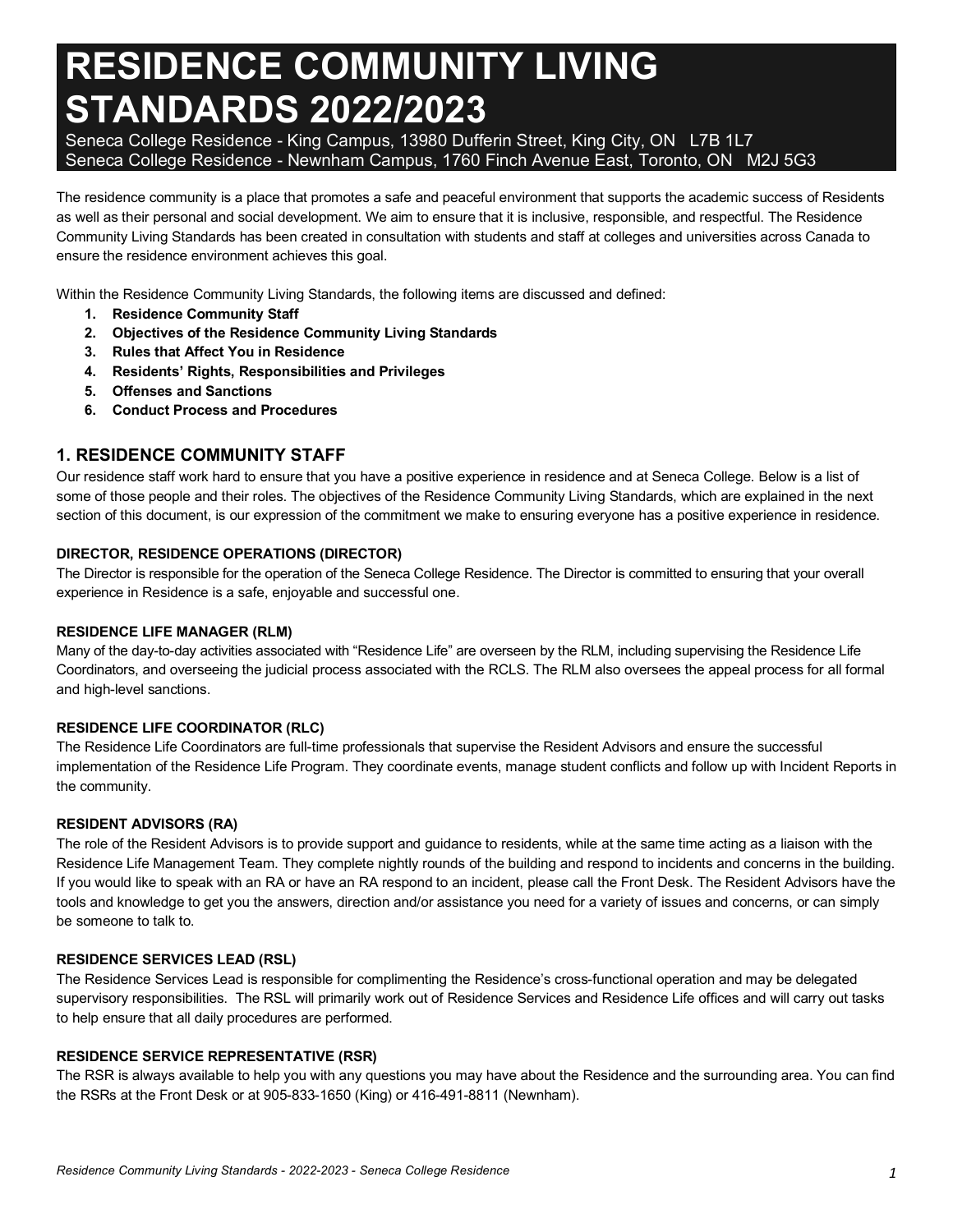# **2. OBJECTIVES OF THE RESIDENCE COMMUNITY LIVING STANDARDS**

- residence community and holding residents and their guests accountable for behaviour that violates these standards and encouraging residents to resolve their community living issues in a mature fashion. • To create a safe, secure, responsible and respectful community by outlining the standards of behaviour expected within the
- creates an effective learning environment. • To create an environment conducive to academic success by promoting behaviour among residents and their guests that
- choices may have on themselves and others around them and providing residents with an opportunity to learn from their • To create an environment conducive to personal growth and development by educating residents about the effect that their behaviour.
- standards and processes that residents, guests and staff are expected to follow. • To create a fair environment by following the Principles of Natural Justice and Procedural Fairness and clearly defining the

# **3. RULES THAT AFFECT YOU IN RESIDENCE**

 Residence policies and procedures are set guidelines for students that live in residence on Seneca College's campus. These are detailed in the Student Residence Agreement, the residence website, and the RCLS. Seneca College policies and procedures are related to an individual's status as a student of Seneca College and their behaviour on campus, which includes residence. Therefore, as a residence student your actions in residence can also affect your academic status.

 Municipal, Provincial and Federal laws and by-laws are related to you being a citizen in the city, province and country. The standards outlined by Residence Management and Seneca College are informed by these laws.

 Normally the Residence policies and procedures and Seneca College's policies and procedures act independently of one another. However, Residence shares all reports alleging RCLS violations with Seneca College. In situations that create a concern for the safety and security of students in residence and on campus, all important information will be shared between appropriate residence and Seneca College officials. In serious cases, allegation(s) may be investigated by both the Residence and Seneca College and the student will be subject to the sanctions under both sets of policies and procedures.

 For more information about residence and Seneca College policies and procedures please refer to the following websites: **<www.senecaresidence.ca>**and **[www.senecacollege.ca/studentconduct.](www.senecacollege.ca/studentconduct)** 

## **SCOPE & APPLICATION**

The RCLS applies to all residents and their guests. They are in effect:

- (a) on residence property, including in all residence buildings and the grounds of the residence;
- (b) at off-campus events sponsored by residence or a recognized student leadership group in residence;
- (c) when the conduct of a resident has a substantial link to Seneca College, direct implications for the proper functioning of residence; the well-being of residents; the educational mission of Seneca College; or the interests or reputation of residence and/or Seneca College. This includes any behaviour observed or carried out through an online medium, by using text, audio, video or images, including but not limited to Facebook, YouTube, Instagram, and Twitter.

#### **AUTHORITY**

 The RCLS is intended to be clear to all readers. If you have a question, consult a residence staff member, as they have the authority to interpret the standards. The RCLS attempts to identify a range of behaviours that constitute Offenses. Residence reserves the right, in extraordinary circumstances, to identify and sanction conduct that may not be specifically described, but which clearly does not support the stated objectives of the Residence Community Living Standards or Seneca College polices.

#### **PROTECTION OF PRIVACY**

 Residence respects the privacy and personal information of residence students and will comply with the Freedom of Information and Protection of Privacy Act regarding the gathering, retention, safeguarding and disposal of personal information. All concerning behaviours and allegations of offenses documented in Residence Reports will be made available to the Resident, Campus Security and the Office of the Director of College Services, upon request. All Residence reports, files and records, both paper-based and electronic, will be kept for a minimum of seven (7) years after the termination of the Student Residence Agreement.

## **4. RESIDENTS' RIGHTS, RESPONSIBILITIES AND PRIVILEGES**

 You are a citizen of the residence community and a student of Seneca College. You therefore have certain rights and responsibilities. Your privileges are yours to maintain by respecting the rules of Residence and Seneca College. Rights should NOT be confused with Privileges.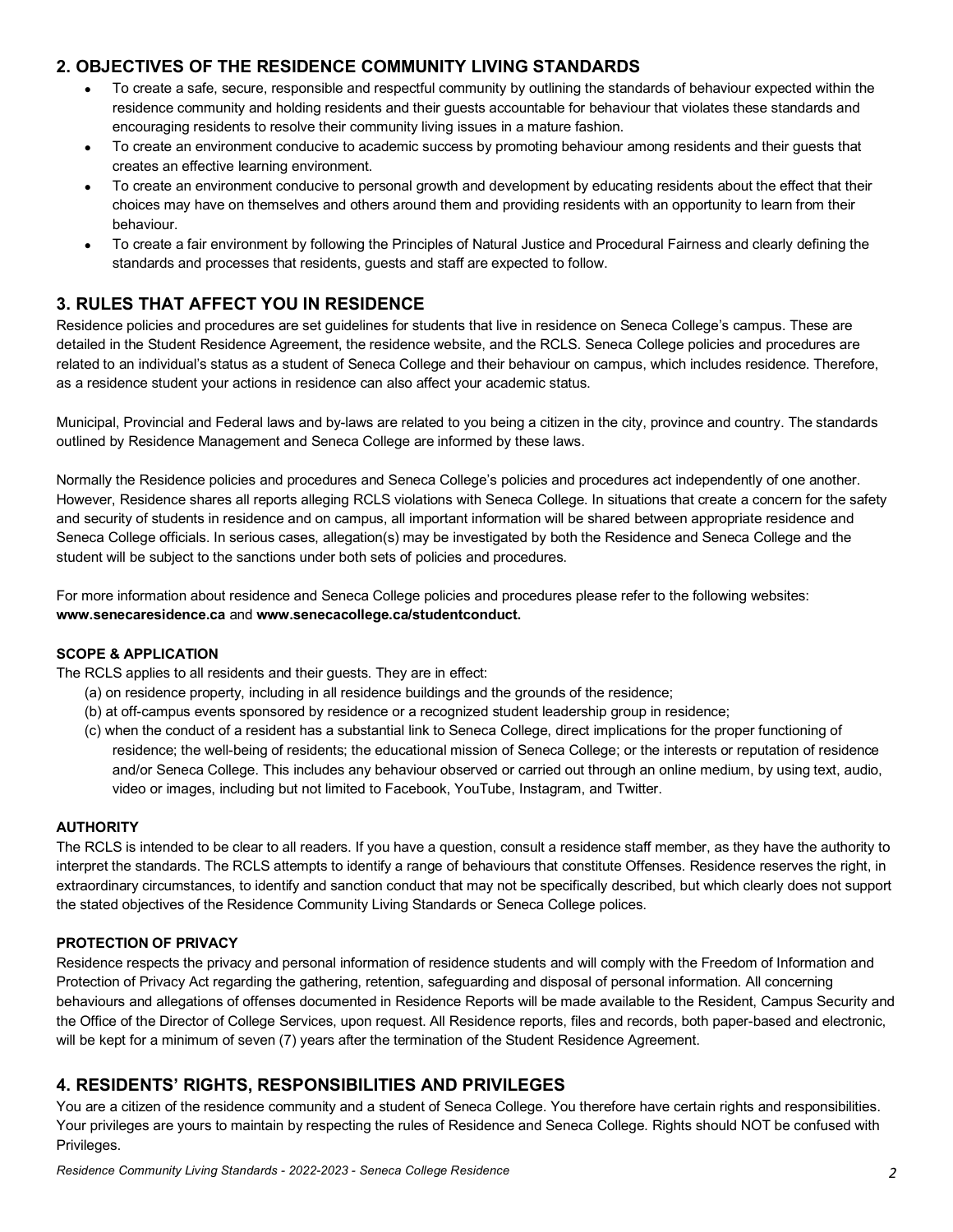As a good citizen of our residence community, you acknowledge in a responsible way your rights, responsibilities and privileges as well as the rights, responsibilities and privileges of others. We hope that you participate in the community in a positive way and that you do your part to create and maintain an environment that encourages academic success and social growth.

#### **RESIDENTS' RIGHTS**

Within the residence community you, as a resident, have the right to:

- (a) enjoy the rights and freedoms recognized by law, subject only to restrictions that ensure the welfare and advancement of the residence community, as detailed in the RCLS,
- (b) be free from discrimination, on the basis of race, ancestry, religious beliefs, physical ability, marital status, colour, place of origin, gender, mental disability, family status, source of income, age or sexual orientation,
- (c) enjoy an atmosphere intended to remain free from behaviour which is reasonably interpreted as unwelcome; including (but not limited to) remarks, jokes, or actions which demean another person and/or deny individuals their dignity and respect,
- (d) study, work, read and sleep in your unit/suite/room without undue interference from roommates or others,
- (e) occupy your assigned unit/suite/room and use its furniture, effects and services,
- (f) access to your assigned unit/suite/room,
- (g) expect that unit/suite/roommates will respect your personal property,
- (h) expect reasonable cooperation from others when you are sharing common rooms/facilities,
- (i) live in a clean environment, requiring a joint and equitable effort from you and your unit/suite/roommates,
- (j) reasonable privacy from unit/suite/roommates or others,
- (k) have your concerns considered by residence staff,
- (l) have all reported offenses investigated in a reasonable amount of time and efficient manner,
- (m) expect confidentiality from residence staff with regards to all personal and student conduct related information.

#### **RESIDENTS' RESPONSIBILITIES**

 With your rights there are corresponding expectations of behaviour within the residence community. As a resident you have the responsibility to:

- (a) read, understand and abide by the Seneca College Calendar, codes, policies and regulations, guidelines and processes, including the Student Residence Agreement, the residence website, and the RCLS,
- (b) recognize the authority of all residence and Seneca College staff acting in the scope of their position and to be responsive and cooperative in all dealings with them,
- (c) treat with respect, civility, courtesy and consideration of all residents, residence staff and Seneca College officials and conduct yourself in a way that permits them to be successful academically and/or perform their duties,
- (d) take all actions associated with good citizenship, including reporting violations of residence and Seneca College policies, and taking all reasonable measures to ensure the safety and security of the residence community,
- (e) seek help or resources to protect and ensure your personal health, safety and wellbeing, including addressing issues of self- harm which have the potential to occur by action or neglect, including self-abuse, eating disorders, suicide attempts, underage drinking, alcohol abuse or negligence related to health, hygiene or medications,
- (f) attempt to resolve unit/suite/room/community problems on your own before you ask your RA to assist you in this process,
- (g) conduct yourself and contribute in a positive and productive way to the residence community through active participation,
- (h) respect the rights, privileges and privacy of your unit/suite/roommates, work with them cooperatively to keep your unit in a clean and tidy condition,
- (i) respect the rights, privileges and property of all other residents and their guests, and of the neighbouring community,
- (j) take full responsibility for the conduct of guests, accompany them at all times within the residence complex and ensure that guests are aware of, and abide by, residence and Seneca College policies,
- (k) conduct yourself in a way that ensures the residence facilities and grounds are kept in good condition, including keeping your assigned room and suite common areas in a clean and sanitary condition,
- (l) secure your personal property and obtain personal contents insurance,
- (m) permit Residence or Seneca College staff or its officers entry when there is a reasonable apprehension of danger or harm, or for the purpose of inspecting the condition of the unit/suite/room and its contents,
- (n) be solely liable to the Seneca College for any loss or damage to your room and its furniture, and effects of the Seneca College; liable for loss or damage to the public facilities, furniture and equipment of the residence, including common areas; and liable for any damages caused by guests,
- (o) actively check your mail, voicemail, and email accounts registered with the residence on a regular basis for messages from Residence Staff,
- (p) carry your Seneca College ID and show it when requested by residence or Seneca College staff.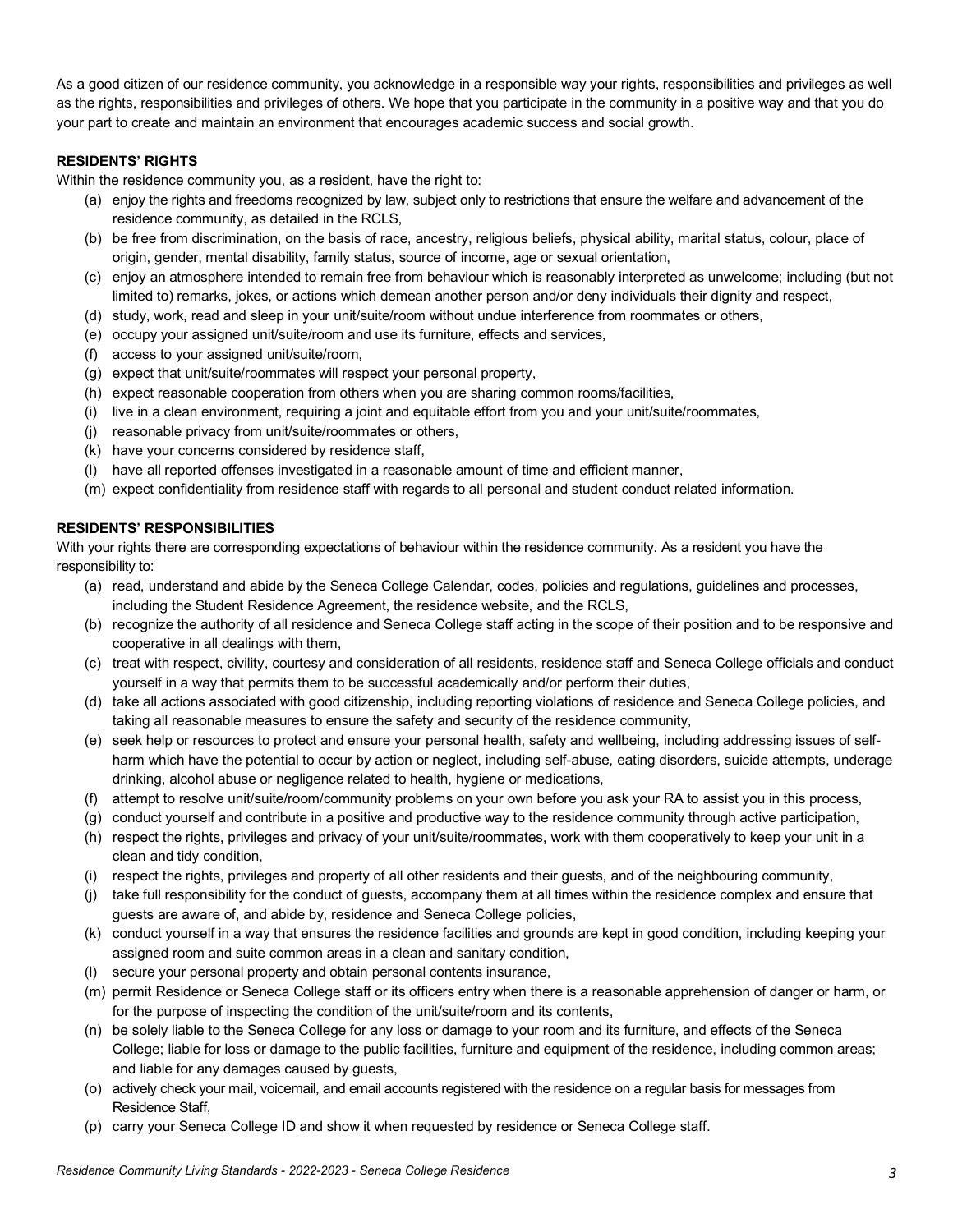#### **RESIDENTS' PRIVILEGES**

 Privileges enhance the lifestyle in residence because they add to the pleasure of the academic and social experience. Privileges are granted to residents upon arrival, based on the principle that residents are expected to conduct themselves in accordance with the RCLS. There is an important difference between Rights and Privileges. You can expect your Rights to be respected all the time, and you can maintain Privileges with behaviour in accordance with the RCLS. Privileges can be taken away through the judicial process if conduct does not comply with the RCLS.

#### **It is a privilege for you to:**

- (a) live in residence,
- (b) use the common areas and facilities and their furniture, equipment, effects and services,
- (c) have unit/suite/room assignments to live with your friends,
- (d) to live in residence in future years,
- (e) consume alcohol within your assigned unit/suite/room or as a guest in another resident's unit/suite/room, and only if you are of the legal drinking age,
- (f) use sound broadcast equipment, approved musical instruments or computer speakers or subwoofers,
- (g) invite and host guests in residence,
- (h) be a guest in areas outside your assigned room/unit/building and/or enjoy access to the residence complex, outside your assigned room/unit/building,
- (i) participate in events and activities facilitated or sanctioned by residence.

## **5. VIOLATIONS AND SANCTIONS (THE RULES AND CONSEQUENCES)**

 A violation is any unacceptable conduct, action or neglect that violates the RCLS, Student Resident Agreement or Seneca College's policies. Violations are described and classified based on three levels of increasing severity. Sanctions are the consequences for violations, which are described in detail in subsequent sections of the RCLS. At each level of offense and/or after repeated violations the severity of the sanctions will increase.

Level 1 Violations: Actions that interfere with the rights of another individual or community to the peaceful use and enjoyment of their space in Residence. Normal Point Range: 1-3

Level 2 Violations: Actions that create a significant nuisance and/or disturbance to an individual or community and/or repeated level one violations. Normal Point Range: 2-5

Level 3 Violations: Actions that endanger the safety and security of an individual; significantly compromise or damage personal or Residence/Seneca College property; attack the dignity/integrity of an individual; contravene the laws of the land; and/or repeated level two violations. Any Level 3 Offense may warrant an eviction. Normal Point Range: 4-9

#### **The Point System**

 The point system is designed to help define the seriousness of specific behaviours and to track the frequency and severity of a student's RCLS violations. All violations are associated with points ranging from a value of 1 through 9. All violations have a minimum value of one point. The assigned number of points will depend upon the type of incident and/or its severity. In complex situations where multiple violations occur in the same incident, points will typically be assigned based on the most serious single violation of the RCLS.

 Points remain on record until August 15 of each year, or as stipulated upon eviction. After a Resident has been found responsible for a violation, the Resident may be responsible for educational, restorative, or punitive sanctions. Points are assigned for each incident based on the table below. Points are used in determining the sanctions appropriate for a resident, given their cumulative conduct record, as outlined in the "Sanctions" section below. During sanctioning, decision makers consider a resident's total points, including those assigned for the current violation.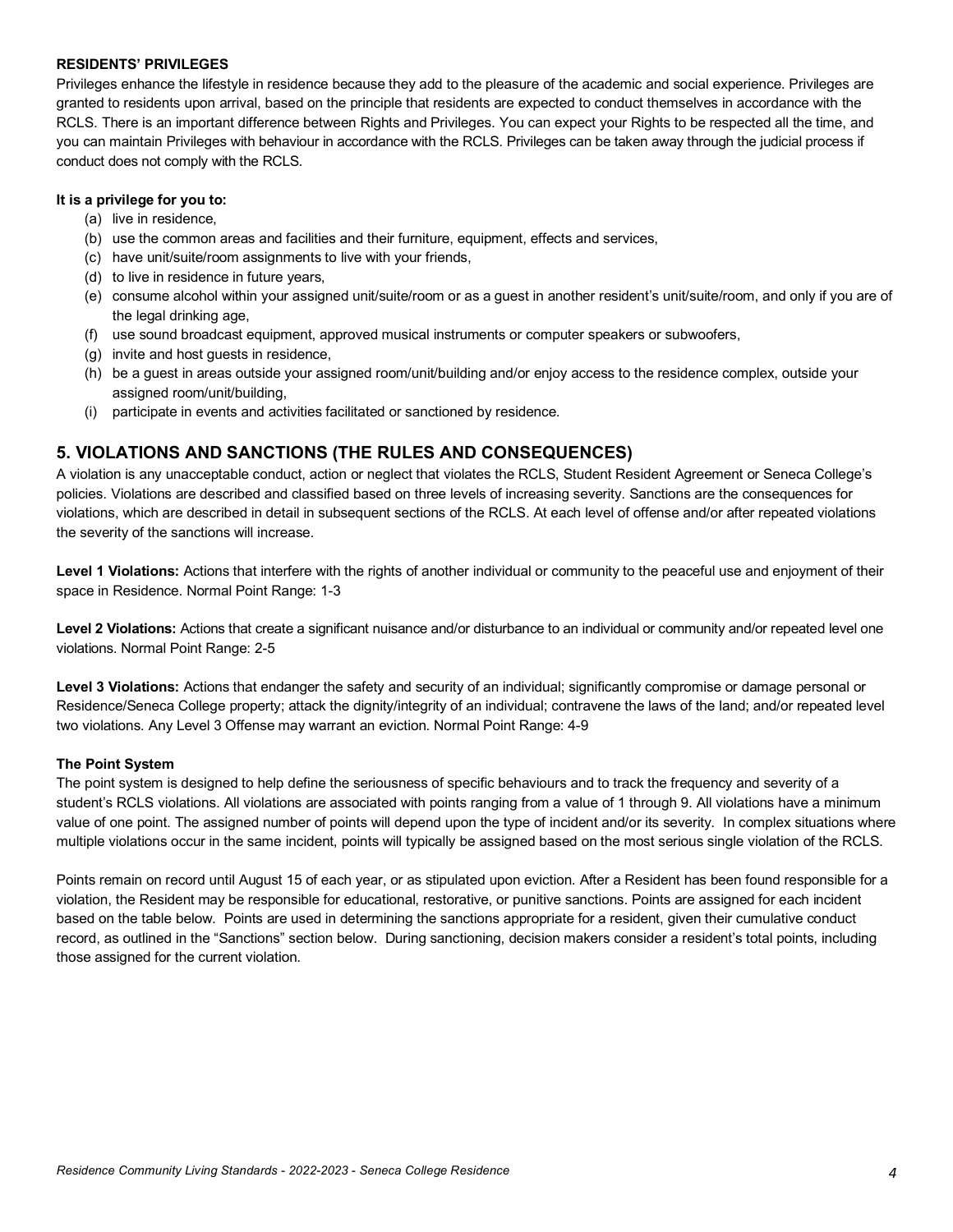| Tier           | <b>Points Accumulated</b> | <b>Typical Sanction Examples</b>                                                                           |
|----------------|---------------------------|------------------------------------------------------------------------------------------------------------|
|                | $1 - 3$                   | Warning, Community Service, Educational, Fine, Loss of Privileges, Restitution                             |
| п              | $4 - 8$                   | All Tier I Sanctions, Communication Ban, Transfer/Relocation, Behavioural Contract,<br>Residence Probation |
| $\blacksquare$ | $9+$                      | All Tier I, and II Sanctions, Eviction, Recommendation of Charges of non-Academic<br>Misconduct            |

#### **VIOLATIONS**

 The violations listed in the RCLS summarize policies stated in the Student Residence Agreement (SRA) and are found to be consistent with Seneca College policies and values. Where applicable, reference is made to these policies.

| <b>Level of Incident</b> | <b>Points Typically Assigned</b> |
|--------------------------|----------------------------------|
| LEVEL 1                  | $1 - 3$                          |
| LEVEL 2                  | $2 - 5$                          |
| LEVEL 3                  | 4 - 9                            |

## **1. ADVERTISING, SOLICITING, CAMPAIGNING AND SELLING**

 Residents or other community members who wish to campaign or advertise activities associated with the residence or Seneca College are required to speak with a member of the Residence Life Management team to seek permission to do so.

| <b>LEVEL 1</b> | Displays in windows or other prominent places promoting alcohol, illegal substances, pornography, or other<br>a)<br>inappropriate activities or messages.  |
|----------------|------------------------------------------------------------------------------------------------------------------------------------------------------------|
|                | Unauthorized advertising, soliciting, promoting, or selling of products, events and services in residence.<br>b)<br>Unauthorized campaigning in residence. |

| 2. ALCOHOL     |                                                                                                                                                                                                                                                                                                                                                                                                                                                                                                                                                                                                                                                                                                                                                                                                                                                                                                                                                                             |
|----------------|-----------------------------------------------------------------------------------------------------------------------------------------------------------------------------------------------------------------------------------------------------------------------------------------------------------------------------------------------------------------------------------------------------------------------------------------------------------------------------------------------------------------------------------------------------------------------------------------------------------------------------------------------------------------------------------------------------------------------------------------------------------------------------------------------------------------------------------------------------------------------------------------------------------------------------------------------------------------------------|
|                | <b>Note:</b> Alcohol is only permitted to be consumed in individual residence rooms/suite. The legal drinking age in Ontario is 19 years.                                                                                                                                                                                                                                                                                                                                                                                                                                                                                                                                                                                                                                                                                                                                                                                                                                   |
| <b>LEVEL 1</b> | Attending Residence Orientation under the influence of alcohol.<br>a)<br>Open alcohol, where prohibited.<br>b)<br>Possession of single serving glass containers (i.e. beer bottles, coolers).<br>C)<br>Possession of drinking and/or drinking game paraphernalia, including but not limited to funnels, beer bongs, beer<br>d)<br>pong kits or tables, etc.<br>Possession of alcohol beverages with more than 40% concentration of alcohol (by volume).<br>e)<br>Possession of large volume 'common source' alcohol containers. Large volume alcohol containers are defined as:<br>f)<br>(A) a container that holds more than 550mL of beer, malt liquor, cider, coolers or pre-mixed cocktails or (B) a<br>container that holds more than 1.18L (40 ounces) of any type of alcohol other than beer such as wine, liquor, or<br>cocktail mixes. Examples of large volume 'common source' alcohol containers include King cans, Kegs, Mini kegs,<br>60ozs and Texas Mickeys. |
| <b>LEVEL 3</b> | Consumption or possession of alcohol by residents or guests under the legal drinking age or those on alcohol<br>a)<br>probation.<br>Drinking games or promotion of a social function, activity or contest in which the consumption of beverages is<br>b)<br>either the primary focus or used as a penalty, typically in response to a specified cue or prompt.<br>Imposing the physical effects of intoxication on the Residence Community, for example vomiting, passing out,<br>C)<br>aggressive or significantly disruptive behaviour, or needing medical assistance.                                                                                                                                                                                                                                                                                                                                                                                                    |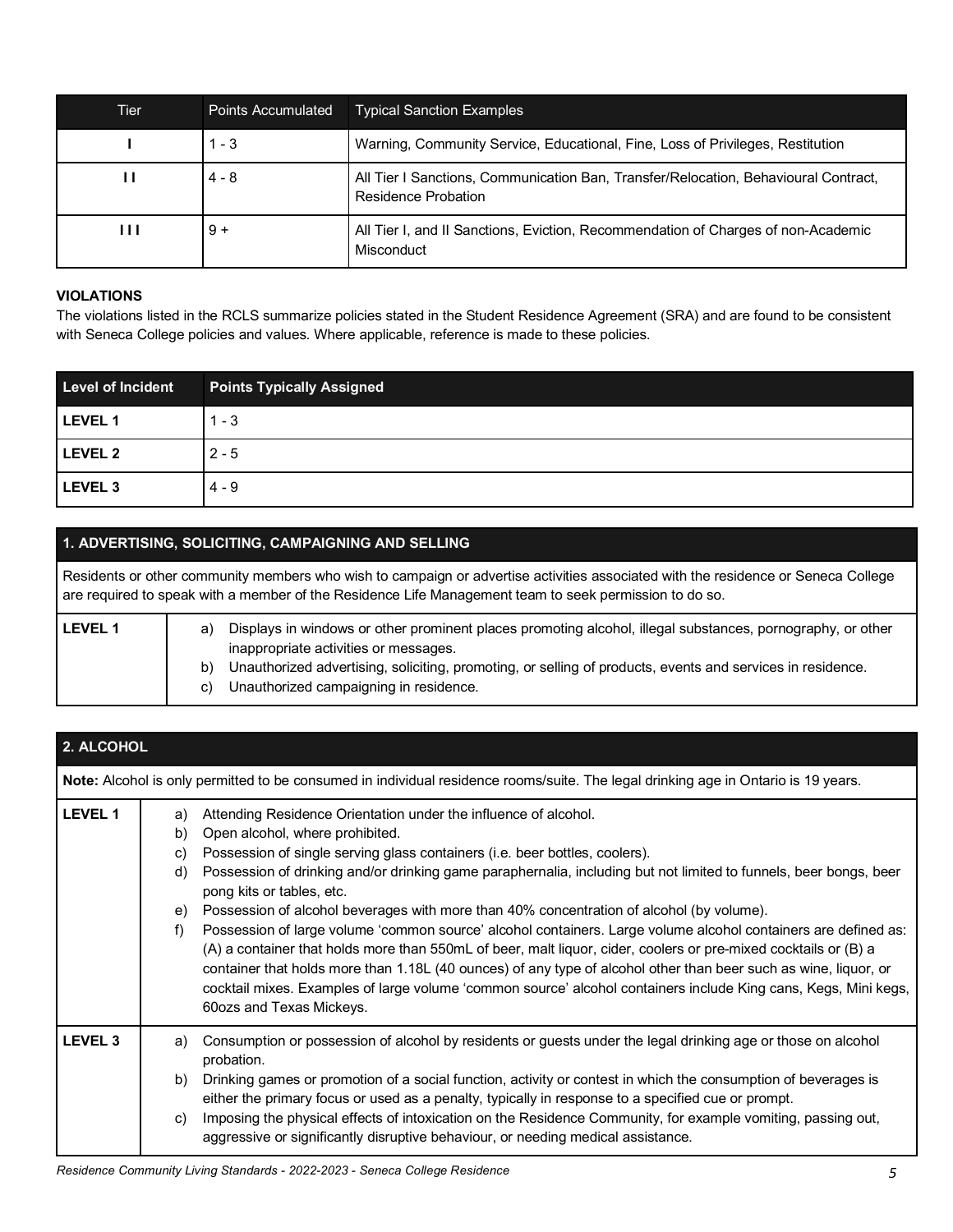|  | d) Making or selling alcohol in Residence. |  |  |  |  |
|--|--------------------------------------------|--|--|--|--|
|--|--------------------------------------------|--|--|--|--|

- e) Purchasing or supplying persons under the legal drinking age with alcohol.
- f) Influencing, forcing and/or promoting the consumption of alcohol by a resident and/or guest on another.

## **3. CANNABIS**

 In Ontario, a person must be 19 years of age to legally purchase or consume cannabis. As per the Canadian legislation, cannabis cannot be consumed in public, including on residence or campus grounds. The Residence building is a smoke-free environment where smoke or combustion in any form are prohibited (including smoking and vaping). Residents who are in possession of cannabis must store their cannabis in a sealed container.

 **Note:** Students who require accommodations for possession and/or use of medical cannabis that may contradict Residence policies must submit a formal request to Residence Management prior to acquiring/using medical cannabis in residence.

| <b>LEVEL 1</b>     | Careless or unsafe storage of cannabis or cannabis products that causes or has the potential to cause harm or<br>a)<br>disturbance to the community, (e.g., excessive odour, mold, etc.).<br>Consumption of cannabis or cannabis products in unauthorized areas (e.g., lounges, hallways, common spaces,<br>b)<br>$etc.$ ).<br>Attending Residence Orientation under the influence of cannabis.<br>C)                                                                                                                                                                                   |
|--------------------|-----------------------------------------------------------------------------------------------------------------------------------------------------------------------------------------------------------------------------------------------------------------------------------------------------------------------------------------------------------------------------------------------------------------------------------------------------------------------------------------------------------------------------------------------------------------------------------------|
| <b>LEVEL 2</b>     | Smoking, vaping, or producing the odour of cannabis in Residence or on Residence grounds.<br>d)<br>Growing cannabis and/or producing cannabis substances in Residence (e.g., edibles, hash oil, etc.).<br>e)<br>Possession of more than 30 grams of dried cannabis (one ounce) or equivalent, in Residence.<br>f)<br>Imposing the physical effects of intoxication on the Residence community.<br>$\mathfrak{g}$<br>Influencing, forcing and/or promoting the consumption of cannabis by a resident and/or guest on another.<br>h)                                                      |
| LEVEL <sub>3</sub> | Consumption or possession of cannabis by Residents and guests under the legal age, or those on cannabis<br>i)<br>probation.<br>Purchasing for, or supplying persons with, cannabis or cannabis substances whom are under the legal age.<br>j)<br>Consumption games or promotion of a social function, activity or contest in which the consumption of cannabis is<br>k)<br>either the primary focus or used as a penalty, typically in response to a specified cue or prompt.<br>Possession with the intent to sell, and/or selling cannabis or cannabis substances in Residence.<br>I) |

| 4. CLEANLINESS |                            |                                                                                                                                                                                                                                                                                                                                                                                                                                                                                                                                                                                                                                                                                                                     |  |
|----------------|----------------------------|---------------------------------------------------------------------------------------------------------------------------------------------------------------------------------------------------------------------------------------------------------------------------------------------------------------------------------------------------------------------------------------------------------------------------------------------------------------------------------------------------------------------------------------------------------------------------------------------------------------------------------------------------------------------------------------------------------------------|--|
| <b>LEVEL 1</b> | a)<br>b)<br>C)<br>d)<br>e) | Littering.<br>Failure to keep Room/common areas in a clean and sanitary condition after use.<br>Improper disposal of refuse, including leaving garbage bags outside of your unit/suite/room or outside of<br>designated garbage areas.<br>Collection of empty containers, bottles or cans that is judged by Residence Staff, for sanitary reasons, to be<br>beyond recycling purposes.<br>Failure to (follow disposal instructions of) dispose of recycling, and/or garbage appropriately; including, but not<br>limited to leaving garbage/recycling bags, leaving items outside of garbage chute, failure to break down<br>cardboard, failure to separate recycling/garbage into their designated disposal areas. |  |

|                | 5. DAMAGES AND VANDALISM                                                                                                    |  |  |  |  |
|----------------|-----------------------------------------------------------------------------------------------------------------------------|--|--|--|--|
| <b>LEVEL 2</b> | Marking any surface through action or neglect, that is not deemed normal wear and tear.<br>a)                               |  |  |  |  |
|                | Behaviour that causes, or has the potential to cause moderate damage through actions, carelessness, or<br>b)<br>negligence. |  |  |  |  |
|                | Failure to keep your furniture, fixtures and appliances in a good state of repair.<br>C)                                    |  |  |  |  |
|                | Attempt to repair and/or resolve damages without consultation and subsequent permission from the Residence.<br>d)           |  |  |  |  |
|                | Damage to, or alteration of Residence Community Resources such as bulletin boards, posters, decorations, etc.<br>e)         |  |  |  |  |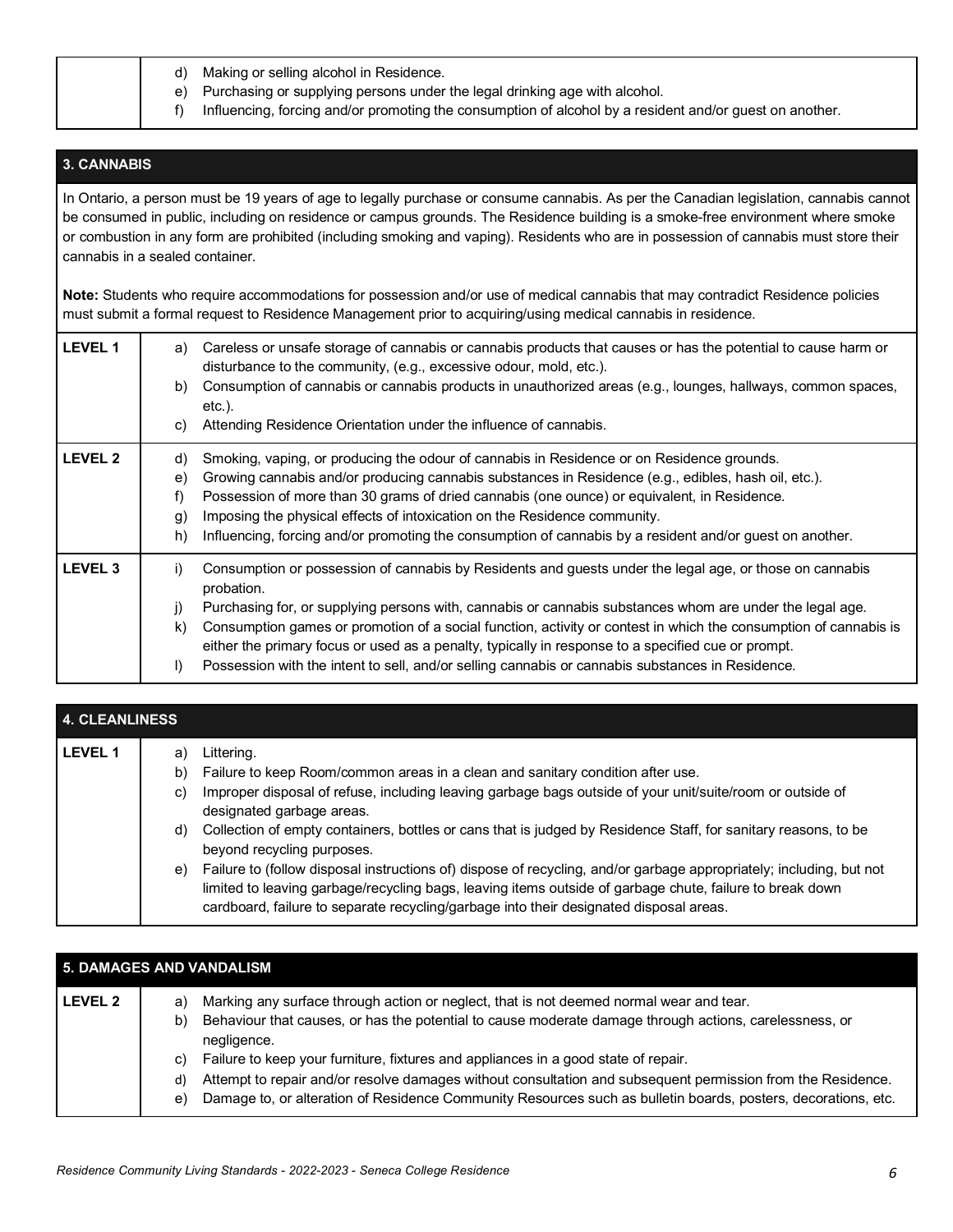| <b>LEVEL 3</b> | Behaviour that causes, or has the potential to cause significant damage through action, carelessness or                                               |
|----------------|-------------------------------------------------------------------------------------------------------------------------------------------------------|
|                | negligence.<br>Willful damage, vandalism or graffiti or neglect that leads to serious damage to the residence, Seneca College or<br>private property. |

| <b>6. DISRUPTIVE BEHAVIOUR</b> |          |                                                                                                                                                                                                                                                                                                                                                                                       |
|--------------------------------|----------|---------------------------------------------------------------------------------------------------------------------------------------------------------------------------------------------------------------------------------------------------------------------------------------------------------------------------------------------------------------------------------------|
| <b>LEVEL 1</b>                 | a)<br>b) | Throwing, dropping, kicking or knocking objects in, from, or at residence buildings, windows, or stairwells, whether<br>intentional or unintentional.<br>Participating in physically-active games or sports inside Residence or within the Residence grounds which could<br>disturb residents, staff or the surrounding community or cause damage to facilities or personal injuries. |
| <b>LEVEL 2</b>                 | a)       | Creating or permitting behaviour in Residence which is a nuisance or annoyance to Residents, Residence Staff, the<br>surrounding community, or to the supplier of services authorized by Residence or Seneca College. This includes<br>pranks/raids or similar actions that could be damaging to personal, Residence or Seneca College property or<br>reputation.                     |

| 7. FACILITIES AND FURNITURE |                                                                                                                                                                                                                                                                                                      |  |  |  |
|-----------------------------|------------------------------------------------------------------------------------------------------------------------------------------------------------------------------------------------------------------------------------------------------------------------------------------------------|--|--|--|
| <b>LEVEL 1</b>              | Removal of furniture, appliances, window screens or other fixtures from assigned rooms/units or common spaces<br>a)<br>and placing them elsewhere.                                                                                                                                                   |  |  |  |
| <b>LEVEL 2</b>              | Alteration, renovation or removal of the unit/suite/room, furniture, or equipment.<br>b)<br>Installation of unauthorized furnishings, equipment or devices. This includes internet, and phone.<br>C)<br>Failure to keep access clear to electrical panel, heating unit and maintenance access.<br>d) |  |  |  |

| 8. FIRE SAFETY |                                                                                                                                                                                                                                                                                                                                                                                                                                                                               |
|----------------|-------------------------------------------------------------------------------------------------------------------------------------------------------------------------------------------------------------------------------------------------------------------------------------------------------------------------------------------------------------------------------------------------------------------------------------------------------------------------------|
| <b>LEVEL 1</b> | Propping open a fire door, which includes room/suite/unit doors. This may include using the deadbolt or another<br>a)<br>item to prevent it from locking and/or to hold the door open.                                                                                                                                                                                                                                                                                        |
| <b>LEVEL 2</b> | Possession or use of candles, incense, lava lamps, open coil hot plates, flame cooking devices, indoor barbeques,<br>b)<br>deep fryers and the like. Cooking devices without an automatic shutdown are not allowed in residence.<br>Covering or removing smoke and/or heat detectors.<br>C)<br>Blocking hallways, stairwells, exits and access to fire safety equipment.<br>d)<br>Leaving food unattended while cooking.<br>e)<br>Shallow/deep frying is not permitted.<br>f) |
| <b>LEVEL 3</b> | Possession or use of explosive or flammable material (e.g., firecrackers, fireworks and barbecue propane tanks).<br>g)<br>Discharging, tampering with, covering or operating any fire prevention or detection equipment for any purpose<br>h)<br>other than the control of a fire.<br>Actions or neglect that leads to a fire, and/or the activation of the building fire alarm system.<br>i)                                                                                 |

# **9. GUESTS AND VISITORS**

- **1.** A guest is any person who is invited to, accompanied on, accepted or admitted to the residence property where they do not currently reside.
- **2.** Residents must sign in their guests at the front desk before they enter the Residence.
- **3.** The guest must leave one piece of photo identification with the front desk. The front desk will not accept passports or health cards as forms of photo identification.
- **4.** Residents may sign-in up to two (2) guests at a time.
- **5.** While each guest is in the Residence, the Resident must remain in the company of the guest at all times until the guest is signed out.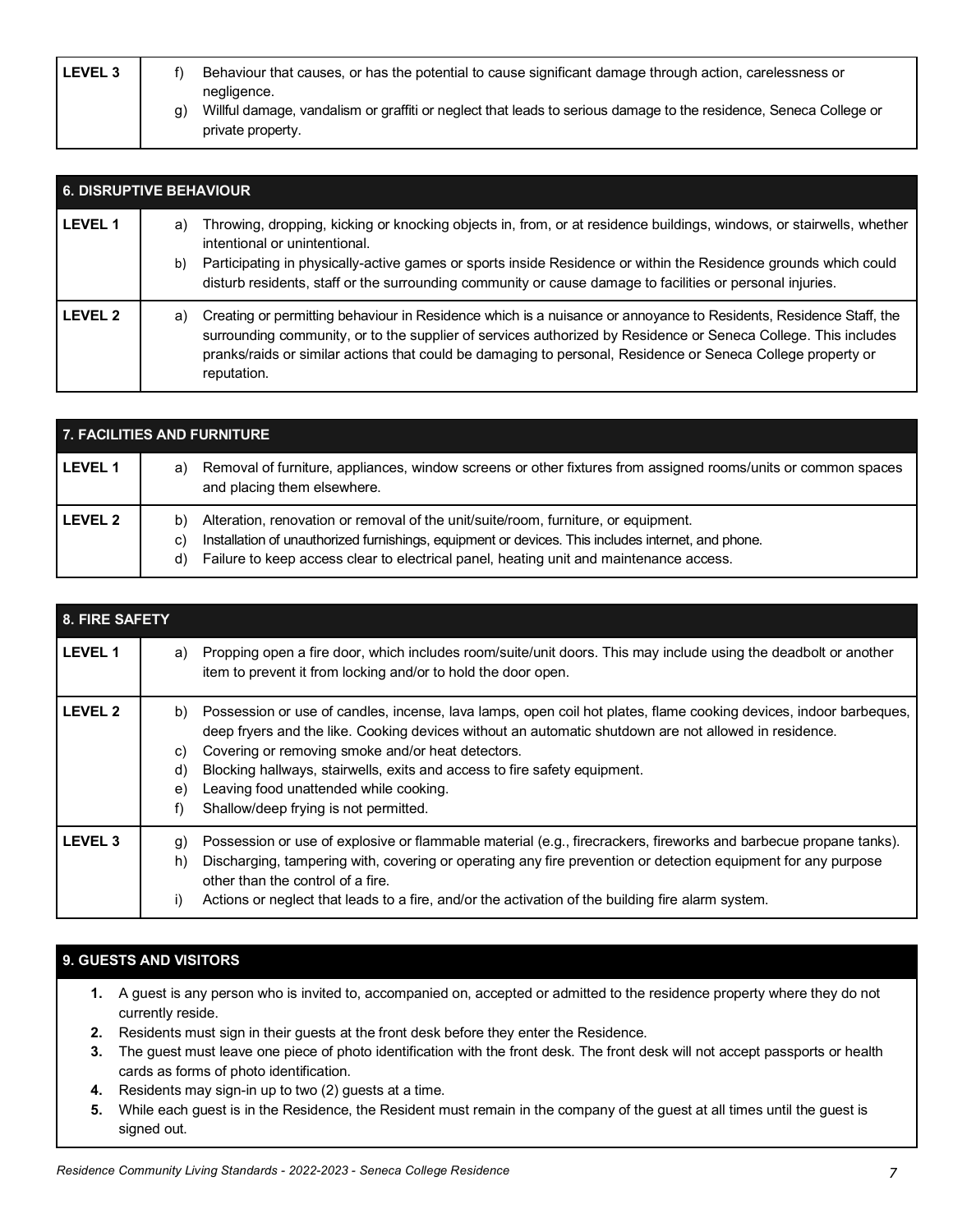- **6.** The guest must sign-out and collect photo identification with the front desk each time they leave residence property, regardless of the length of time spent off property.
- **7.** Residents are permitted to have up to a maximum of two (2) consecutive overnight guests and no more than ten (10) overnight guests in any one (1) given month.
- **8.** Guests should not in any way interfere with the rights of a roommate or other Resident to privacy, access, sleep or study at any time or anywhere within the Residence.
- **9.** Failure to be present does not mitigate or relieve the resident's responsibility for their guest's behaviour. Residents are responsible for their guest's behaviour whether they participated in, condoned or were aware of that guest's behaviour or not. The specific sanction(s) will be determined by the list of possible sanctions for the offense(s) committed by the guest.
- **10.** The Residence requires any guests 16 years or younger visiting the Residence without a parent/guardian to have a signed form of consent from their parent/guardian. This form will also include contact information for the parent/guardian. The Residence reserves the right to call a parent/guardian in the event of a medical emergency or due to behavioural conduct.
- **11.** A guest who remains in residence beyond 2:00 am is considered an overnight guest.
- **12.** Requests for exceptions to the Guests and Visitors Policy may be submitted to Residence Management prior to the arrival of the guest.

| <b>LEVEL 1</b> | Failure to sign-in/sign-out Guests at the front desk.<br>a)<br>Failure of Resident to be with their Guest at all times in Residence.<br>b)<br>Permitting a guest to stay over the limit of two (2) nights consecutively or ten nights (10) in any given month (1)<br>C)<br>without approval from management. |
|----------------|--------------------------------------------------------------------------------------------------------------------------------------------------------------------------------------------------------------------------------------------------------------------------------------------------------------|
| <b>LEVEL 2</b> | Hosting a Guest during Seneca College's Orientation Week or when Exam Quiet Hours are in effect.<br>d)<br>Living or permitting someone else to live in a room/unit without an approved assignment from Residence.<br>e)                                                                                      |
| <b>LEVEL 3</b> | Hosting a guest who violates the RCLS. All residents are responsible for the actions and behaviours of guests<br>f)<br>signed in with them, at all times, while in the Residence.<br>Hosting a guest who has been issued a trespass, or similar notice restricting them from the Residence property.<br>(g   |

## **10. HARASSMENT AND DISCRIMINATION**

 Every individual has a right to a safe, respectful environment that is free from attacks on their dignity/integrity. Harassment is defined as any attention or conduct (oral, written, graphic, electronic or physical) by an individual or group who knows, or ought to reasonably know, that such attention or conduct is unwelcome, unwanted, offensive or intimidating. Bullying and hazing will be considered harassment under this policy. Discrimination is any behaviour that is based in or leads to unjust or prejudiced treatment of persons of things, often on the grounds of sex, race, religion, age, gender/gender identity, etc. This includes but is not limited to: making stereotypical assumptions based on a person's presumed traits, excluding persons, denying benefits to someone or imposing burdens upon them.

| LEVEL 2 & l<br>l LEVEL 3 | a) | Failure to abide by the Seneca College Code of Conduct or related legislation or policies which defines<br>harassment and discrimination.   |
|--------------------------|----|---------------------------------------------------------------------------------------------------------------------------------------------|
|                          | b) | Any conduct that could be deemed as bullying, including cyber bullying, or bullying on social media, be it via a<br>group or an individual. |
|                          | C) | Any statement, action, or display that could be deemed as inappropriate or derogatory towards an individual or a<br>group.                  |

|                | <b>11. ILLEGAL SUBSTANCES AND ACTIVITIES</b>                                                                                                                                                                                                                                                                                                                                                |
|----------------|---------------------------------------------------------------------------------------------------------------------------------------------------------------------------------------------------------------------------------------------------------------------------------------------------------------------------------------------------------------------------------------------|
|                | Note: Any observations about the behaviour, speech, odours or physical surroundings of an individual that cause suspicion of illegal<br>activity will be investigated and/or reported. Under the principles of the Standard of Proof, repeated suspicious behavior pertaining to<br>illegal activities may result in the Residence applying the full measures of discipline outlined below. |
| <b>LEVEL 1</b> | Attending Residence Orientation, or other residence events, under the influence of illegal substances.<br>a)<br>Possession of paraphernalia associated with the use of illegal substances.<br>b)                                                                                                                                                                                            |
| <b>LEVEL 2</b> | Imposing the physical effects of intoxication from illegal substances on the Residence community.<br>C)                                                                                                                                                                                                                                                                                     |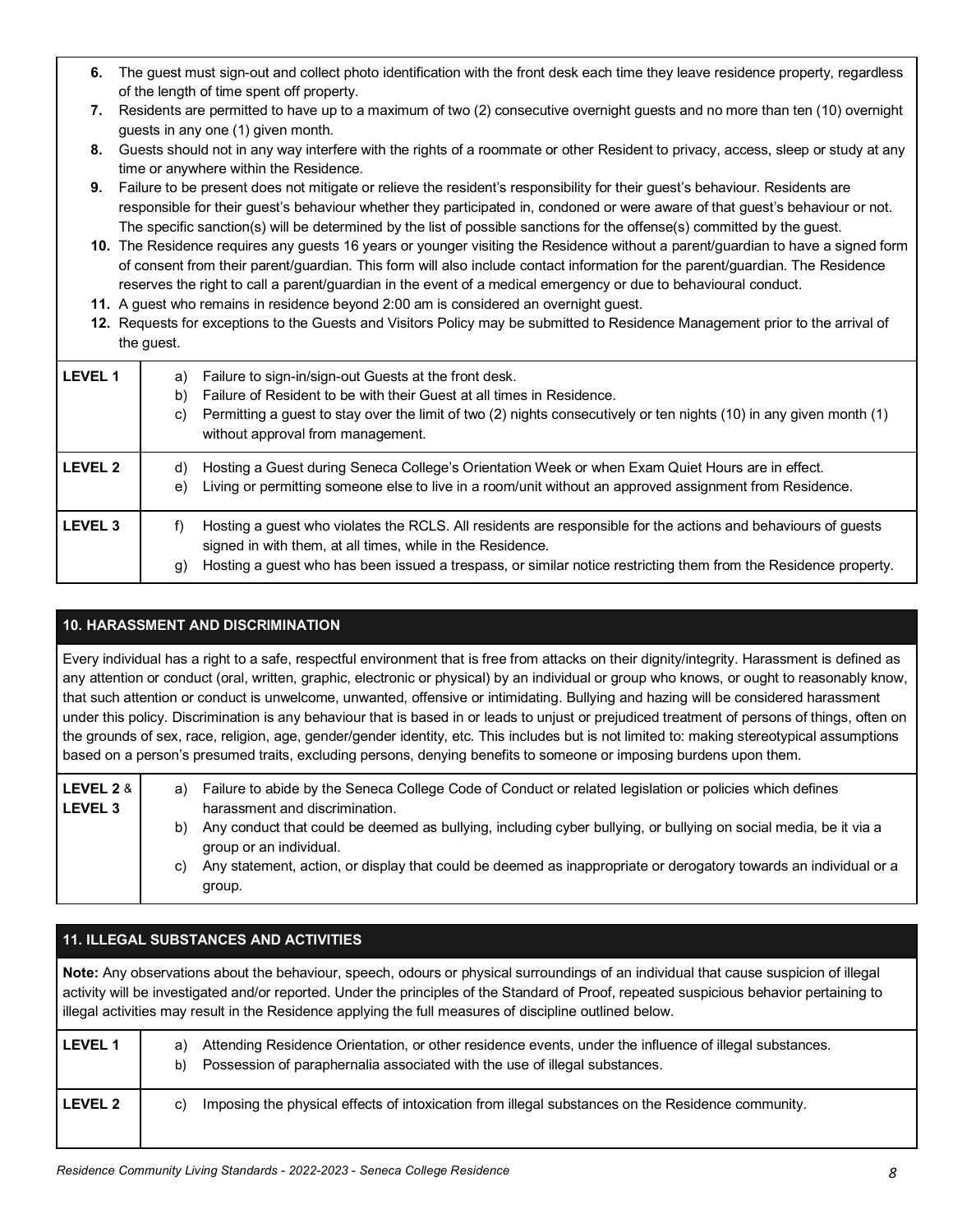LEVEL 3 | d) Illegally possessing, using, making, or selling an illegal or un-prescribed substance in residence.

- e) Possession or use of medication for purposes other than those for which they were prescribed.
- f) Any behaviour or activities that contravene the laws of the land.

## **12. NOISE AND QUIET HOURS**

 **Consideration Hours** are in effect 24 hours a day, 7 days a week. Noise levels at any time should not detract from any resident's ability to pursue academic endeavours or to enjoy a peaceful living environment. An individual's right to reasonable quiet supersedes another's right to make noise. The following items are prohibited: large musical instruments (i.e. drum sets), surround sound systems or noise producing devices such as subwoofers and PA systems.

 **Quiet Hours** are observed in Residence: Sunday to Thursday: 11:00pm - 8:00am; Friday and Saturday evenings: 1:00am - 8:00am.  **Exam Quiet Hours** begin 1 week prior to the exam start dates in both December and April. Quiet Hours are extended to 23 hours a day. Residence will define a Relaxed Hour during the evening when programming by Residence Staff may occur. Residence Management reserves the ability to alter quiet hours at any time to suit the needs of the community.

 As a general rule, noise from your room/unit that is audible outside your room, including in hallways, common areas, neighbouring units or buildings, will be addressed by Residence Staff during quiet hours.

| LEVEL 1 | Non-compliance with Consideration Hours or Quiet Hours.<br>a)<br>Possession of loud musical instruments.<br>$\mathsf{b}$<br>Use of musical instruments without the use of headphones or sound equipment such as surround sound systems,<br>C)<br>or noise producing devices such as subwoofers or PA systems. |
|---------|---------------------------------------------------------------------------------------------------------------------------------------------------------------------------------------------------------------------------------------------------------------------------------------------------------------|
| LEVEL 2 | Non-compliance with Exam Quiet Hours.<br>d)<br>Excessive noise that interferes with the academic work of residents and/or significantly disturbs the residence<br>e)<br>community and/or our neighbouring communities.                                                                                        |

| <b>13. PETS</b> |    |                                         |
|-----------------|----|-----------------------------------------|
| <b>LEVEL 2</b>  | a) | Keeping any animal or pet in residence. |

| <b>14. RESPECT AND COOPERATION</b> |                                                                                                                                                                                                                                                                                                                                                                                                                                               |  |  |  |
|------------------------------------|-----------------------------------------------------------------------------------------------------------------------------------------------------------------------------------------------------------------------------------------------------------------------------------------------------------------------------------------------------------------------------------------------------------------------------------------------|--|--|--|
| <b>LEVEL 2</b>                     | Failure to respond to the written or verbal communication or direction of residence or Seneca College staff.<br>a)<br>Demonstrated lack of respect, civility, courtesy, or cooperation with a member of the residence community,<br>b)<br>including residents, guests, residence staff, and Seneca College staff.<br>Failure to provide identification, or providing false identification when asked from a residence or Seneca College<br>C) |  |  |  |
|                                    | staff.<br>Providing a false report of an incident or impeding an investigation.<br>d)                                                                                                                                                                                                                                                                                                                                                         |  |  |  |

|         | <b>15. RESTRICTED AREAS AND UNAUTHORIZED ENTRY</b>                                                                                                                                                   |
|---------|------------------------------------------------------------------------------------------------------------------------------------------------------------------------------------------------------|
| LEVEL 3 | Unauthorized entry into restricted areas of residence, including rooftops, basements, utility rooms, offices, etc.<br>Entry into another resident's room without the consent of that resident.<br>b) |

|                | <b>16. SAFETY AND SECURITY</b>                                                                                                         |
|----------------|----------------------------------------------------------------------------------------------------------------------------------------|
| <b>LEVEL 1</b> | Improper use of an emergency exit.<br>a)<br>Footwear must be used within all Interior and exterior common areas of the Residence.<br>b |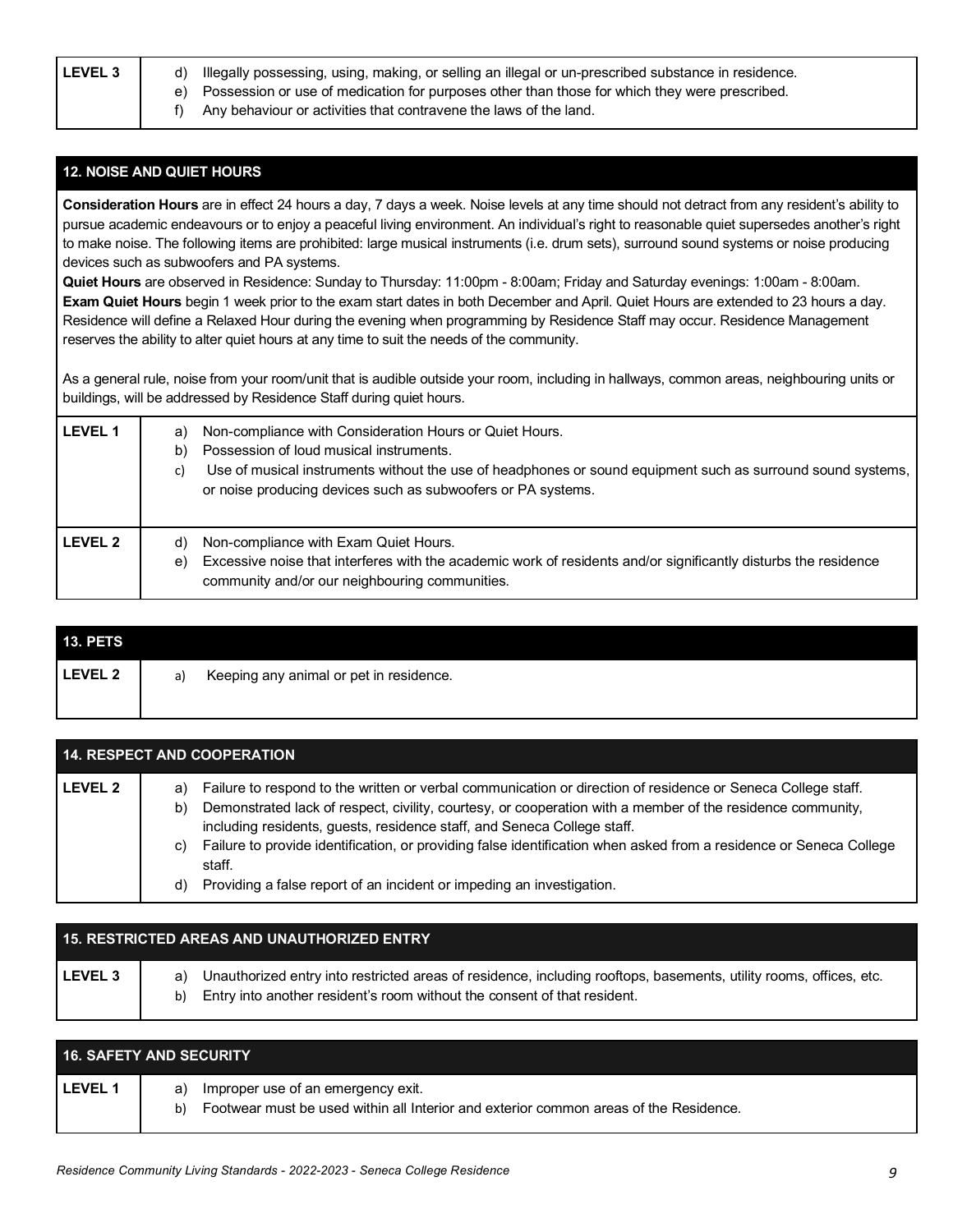| LEVEL 2            | Covering, tampering with, or removing the PA system.<br>C)<br>Permitting entry of any individual (resident, non-resident or other) into Residence, either by opening a door or<br>d)<br>giving Residence keys or swipe cards to that individual.<br>Overloading or tampering with electrical systems.<br>e)<br>Unsafe storage, disposal and/or use of prescribed medication and related medical devices such as needles,<br>prescription drugs, and pill bottles. |
|--------------------|-------------------------------------------------------------------------------------------------------------------------------------------------------------------------------------------------------------------------------------------------------------------------------------------------------------------------------------------------------------------------------------------------------------------------------------------------------------------|
| LEVEL <sub>3</sub> | Tampering with video surveillance equipment or systems.<br>g)<br>Failure to comply with emergency procedures.<br>h)<br>Careless driving on Residence grounds.<br>Actions, carelessness or neglect that causes an elevator to stall and/or require repair.                                                                                                                                                                                                         |

## **17. SEXUAL VIOLENCE**

 Sexual Violence is a broad term that describes any violence, physical or psychological, carried out through sexual means or by targeting sexuality. This violence takes different forms against another person without their consent. This includes but is not limited to sexual assault, sexual harassment, stalking, indecent exposure, voyeurism and sexual exploitation.

 **Note**: The Institution's student code of conduct and other policies regarding sexual violence will take precedence over the Residence Community Living Standards.

| <b>EVEL</b> | ' behaviour<br>r deemed to be sexual v<br><sup>1</sup> violence.<br>Any<br>a<br>−… |
|-------------|------------------------------------------------------------------------------------|
|             |                                                                                    |

## **18. SMOKING**

 Smoking is not permitted on or about the lands on which the Residence is situated, except as permitted by the Institution or municipal by- law. All students must follow the Ontario Law of Smoke-Free Ontario Act, S.O. 2017, c. 26. This means you must be 15 metres from the entrance/exit of the Residence.

| <b>LEVEL 2</b> | a) Smoking in Residence, including the use of e-cigarettes, hookahs, and vaporizers.                          |  |
|----------------|---------------------------------------------------------------------------------------------------------------|--|
|                | b) Possession of large smoking paraphernalia (e.g., bongs, hookahs, etc.) more than 30 centimetres in height. |  |
|                | c) Smoking within 15 metres of an entrance/exit of the Residence.                                             |  |

| <b>19. TECHNOLOGY MISUSE</b> |                                                                                                                                                                                                                                    |  |  |  |
|------------------------------|------------------------------------------------------------------------------------------------------------------------------------------------------------------------------------------------------------------------------------|--|--|--|
| l LEVEL 1                    | Failure to abide by Seneca Colleges technology and internet policies.<br>a)<br>Installing/use of a personal internet router.<br>b)                                                                                                 |  |  |  |
| l Level 2                    | Interference with the technology of the residence, Seneca College or another Resident.<br>C.<br>Copyright infringement (i.e. illegally downloading music, movies or other media using the residence internet<br>d)<br>connection). |  |  |  |

## **20. UNAUTHORIZED ACTIVITIES**

 All organized events, activities or gatherings that have the potential to cause a disturbance must be approved by Residence Management to ensure compliance with fire safety, noise and other applicable policies. Residence Management will not approve any event that involves or is presumed to involve the use of alcohol or other substances. Maximum capacity of a residence room is defined as the number of residents that live in the room plus two additional people each. Theft refers to the act of taking another person's property in residence without their permission.

| <b>LEVEL 2</b> | Any gathering over the maximum capacity of a residence room.<br>a)<br>Any organized event, activity or gathering that has not gained the approval of Residence Management.<br>b) |
|----------------|----------------------------------------------------------------------------------------------------------------------------------------------------------------------------------|
| <b>LEVEL 3</b> | Theft or possession of stolen property.<br>C)                                                                                                                                    |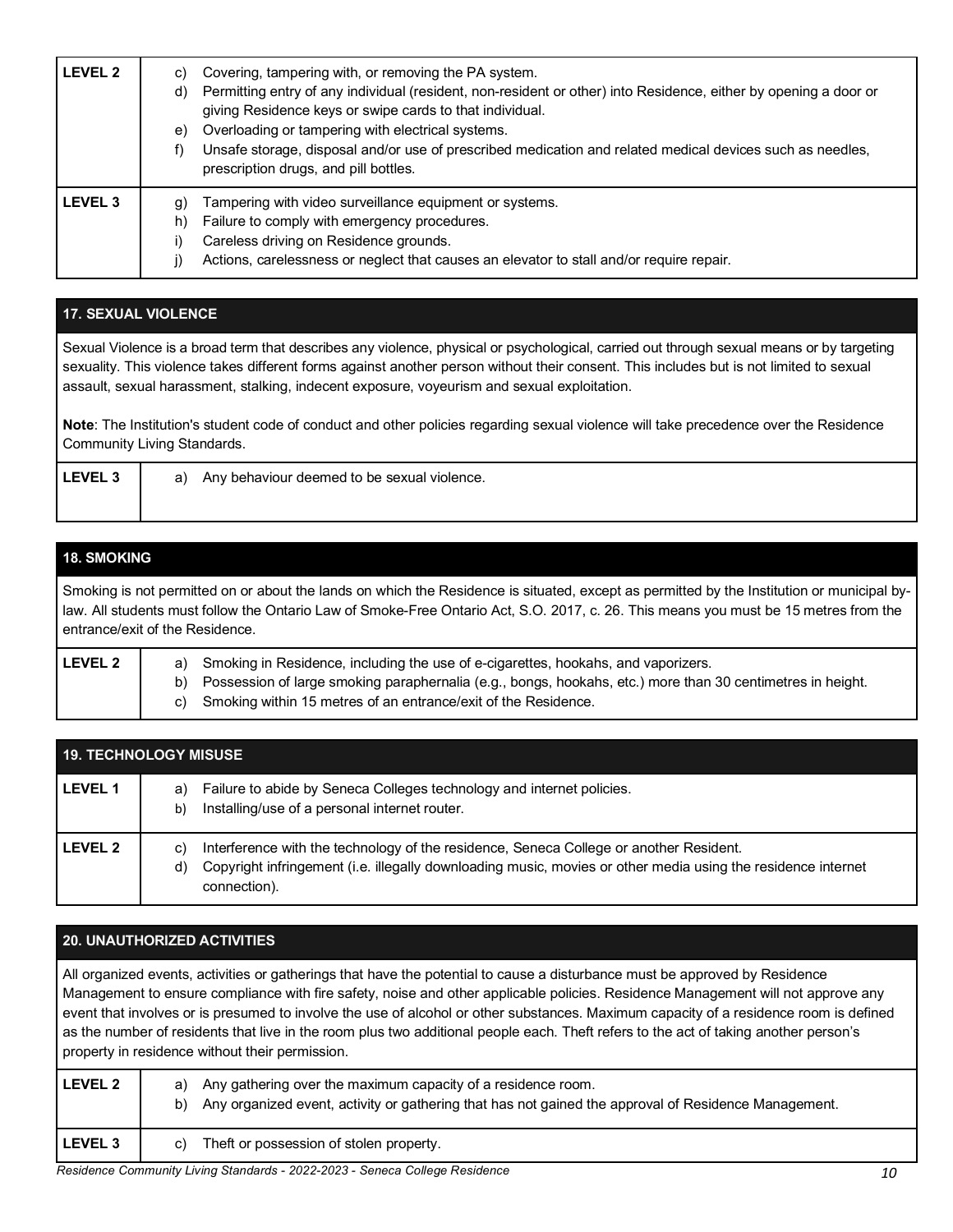## **21. UNAUTHORIZED ARTICLES**

 Only Refrigeration appliance supplied with the Room are to be used. No others, including mini fridges, are to be brought into the Room. Irons, toaster ovens, coffee makers, electric kettles protected by an automatic "shut off" may be used. In order for appliances to be approved for use in the Residence, they must bear a visible serial number and a CSA or RL identification tag.

LEVEL 1 **a**) Possession of equipment, keys, identification, appliances or furnishings not authorized by the residence or Seneca College.

## **22. VIOLENCE AND AGGRESSION**

 Violent or aggressive behaviour of any kind is not permitted in residence. This includes behaviour such as physical force potentially causing hurt or damage to someone/something, and/or behaviour that threatens another member of the community. Violence and aggression includes but is not limited to physical or verbal acts.

| <b>LEVEL 3</b> | Any communication or behaviour that is perceived as offensive, abusive, unwanted, aggressive or threatening.<br>a) |                                                                                                                     |  |  |
|----------------|--------------------------------------------------------------------------------------------------------------------|---------------------------------------------------------------------------------------------------------------------|--|--|
|                | b)                                                                                                                 | Any behaviour (consensual or not) that causes or has the potential/intent to cause physical or emotional harm.      |  |  |
|                |                                                                                                                    | These behaviours include, but are not limited to: hitting, punching, slapping, kicking, pushing, pulling, bullying, |  |  |
|                |                                                                                                                    | stalking, fighting, intimidation, retaliation and threats of violence.                                              |  |  |
|                | C)                                                                                                                 | Any behaviour deemed to be a physical assault.                                                                      |  |  |

#### **23. WEAPONS**

 **Note:** A weapon is defined as any device that is designed for (or could be used for) the purpose to intimidate, threaten, harm or kill. Examples of weapons include and are not limited to: handguns, rifles, air guns, pellet guns, paintball guns, BB guns, crossbows, swords, hunting knives, fishing knives, martial arts weapons, brass knuckles, replica weapons, or any other prohibited device as defined in the Criminal Code of Canada. Ammunition is defined by any replica or real materials fired, scattered, dropped, detonated from any weapon. This includes live and dead bullets, arrows, grenades, etc. Ammunition and replica ammunition are also prohibited in residence.

| <b>LEVEL 3</b> | a) Possession, storage, use or threatened use of a weapon and/or replica weapons. |  |
|----------------|-----------------------------------------------------------------------------------|--|
|                |                                                                                   |  |

#### **SANCTIONS**

 Sanctions are consequences for behaviour that violates the RCLS, Student Residence Agreement, or Seneca College policies. These sanctions are explained in detail, including any relevant deadlines or payment information in a Decision Letter written by Residence Staff. Sanctions are intended to be primarily educational and restorative in nature. Sanctions may be used independently or in combination for any single violation. Repeated and/or multiple violations shall increase the severity of sanctions applied, as determined by a resident's point total. In most circumstances, the following range of sanctions may be assigned to residents at each tier of cumulative point totals.

#### **Tier I Residents with 1-3 Total Points**

- a) **Warnings**  a verbal or written caution that continuation or repetition of the offending behaviour will constitute more serious sanctions in the future.
- b) **Community Service**  tasks or roles assigned as sanctions, which contribute positively to the reputation, welfare or condition of the Residence or surrounding community.
- c) **Disposal/Removal of Items**  removal of items from the Residence that violate the Residence Community Living Standards.
- d) **Educational Sanctions -** tasks assigned as a sanction designed to promote learning and development.
- e) **Fines**  a sanction applied to a Resident whereby they are required to pay a monetary fee.
- f) **Loss of Privileges**  a sanction that places restrictions on certain privileges of the Resident.
- g) **Restitution**  payment for damage or loss experienced by Seneca College, Residence, Residents, Guests or others.

#### **Tier II Residents with 4-8 Total Points**

- h) All Tier I Sanctions.
- i) **Communication Ban**  a sanction that limits the privilege of a Resident to communicate freely with another Resident.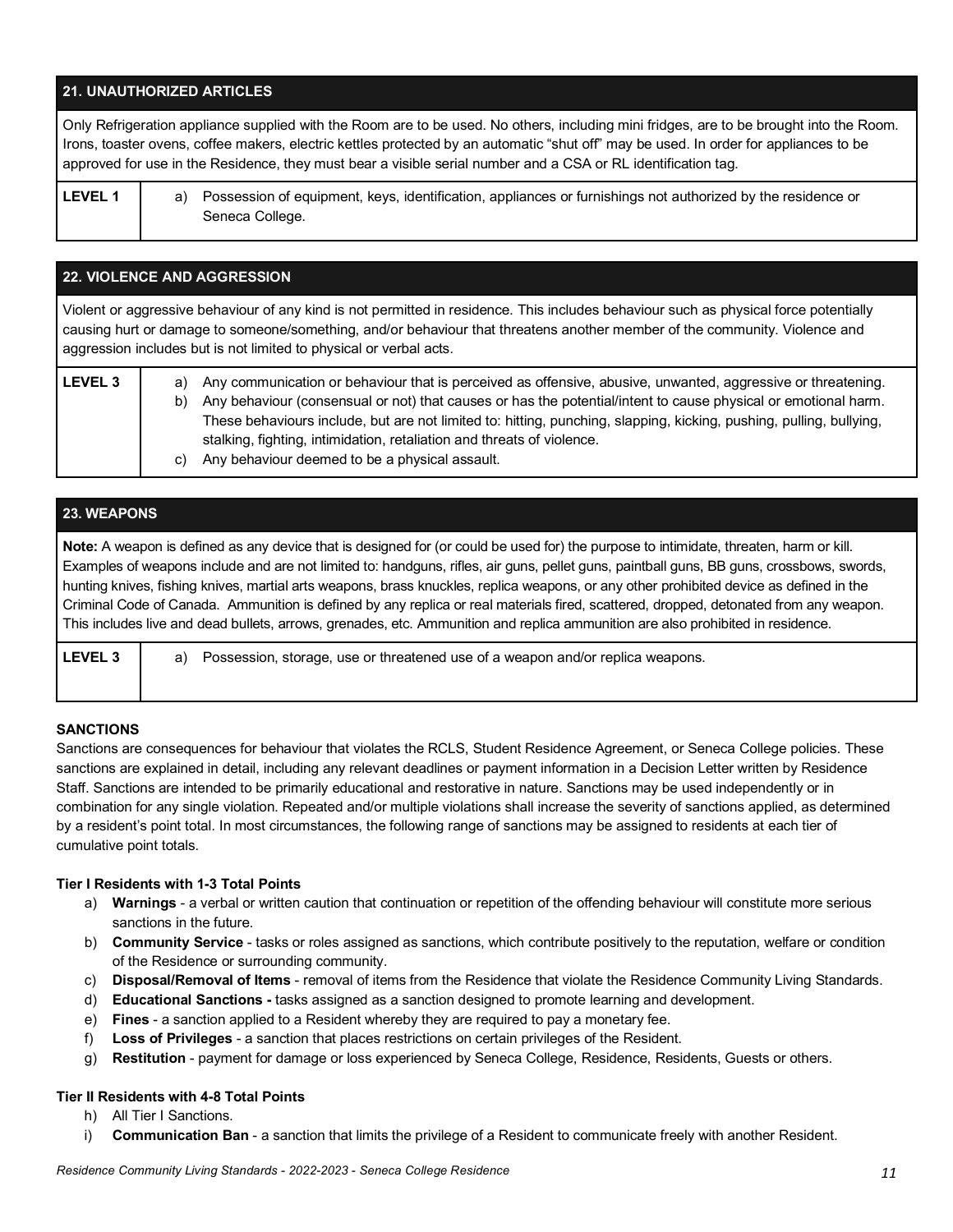- j) **Transfer/Relocation**  a sanction that will reassign accommodation either within the Residence Complex or to a location off campus.
- k) **Persona non grata (PNG) or Trespass Notice**  a sanction given to an individual who is denied the privilege to enter Residence. The PNG individual is also prohibited from attending any residence events which occur outside of the building. A copy of the PNG letter is filed with Campus Security. A PNG individual found or seen in residence at any time will be reported to Campus Security and may be subject to further sanctions under Residence or Seneca College policies.
- l) **Denial of Readmission to Residence**  a sanction given to a Resident who will not be permitted to live in residence in the future.
- m) **Residence Probation**  a sanction applied as a deterrent against future violations. Any future violations of the RCLS of any kind may result in eviction.
- n) **Behavioural Contract**  a signed contract between a Resident and Residence Management addressing behaviour that may or may not be covered by the RCLS, to comply with conditions of conduct and to refrain from specified conduct as detailed in the Behavioural Contract. Violations of the terms a behavioural contract may lead to eviction.

#### **Tier III Residents with 9+ points**

- o) All Tier I and II Sanctions.
- p) **Eviction**  termination of the Resident's Student Residence Agreement (contract) with the Residence.
- q) **Recommendation for Charges of Non-Academic Misconduct**  a sanction where Residence Staff make a formal recommendation to Seneca College to investigate and/or charge the Resident with non-academic misconduct.

#### **PRIMARY AND SECONDARY CONTACTS**

 Every resident is required to identify two people as their Primary and Secondary contacts. It is suggested that these people are parents or legal guardians of the resident, as they serve as emergency contacts. They may also be contacted if any other significant concerns or problems arise with the resident, such as significant violations of the Residence rules, late payments or fees, or concern for their well-being. Sections 5.01 and 5.02 of the SRA provide more details about the Primary and Secondary Contacts.

# **6. CONDUCT PROCESS AND PROCEDURES**

#### **PRINCIPLES OF NATURAL JUSTICE AND PROCEDURAL FAIRNESS**

 The Principles of Natural Justice and Procedural Fairness must prevail in Judicial Procedures to uphold the principle that justice must not only be done, but be seen to be done. The principles are explained below:

- (a) The resident has the right to be informed of the allegation(s) of offense(s).
- (b) The resident is entitled to an opportunity to respond to allegation(s) of offense(s) at a meeting with residence staff and is also entitled to a reasonable notice of the time, place and nature of the meeting.
- (c) The resident is presumed not to be guilty of the alleged offense(s) until an impartial and unbiased Decision-maker has determined the offense(s).
- (d) The resident is entitled to reasonable disclosure of evidence of the Incident Report prior to a decision. Fact-finding occurs at a meeting with the Decision-maker.
- (e) At meetings to discuss level three offenses, the resident is entitled to call a reasonable number of witnesses to the meeting to discuss alleged offense(s). This must be arranged with the Decision-maker prior to the meeting.
- (f) The resident is entitled to be advised in writing of the decision about the alleged offense(s) and the sanction(s) applied (if any). The decision about guilt or innocence and any associated sanction(s) should be made within a reasonable time.

#### **STANDARD OF PROOF**

 The information necessary to prove that an offense has occurred is referred to as the standard of proof. Outside of a court of law, the model used by Seneca College is called the Balance of Probabilities. The standard of proof has been met if at the conclusion of an investigation, based on all credible information, the Decision-maker believes that the incident reported probably occurred. This means that the information provided in the Incident Report and in the judicial meeting demonstrated that the violation is more likely than not to have occurred. The standard of proof for criminal cases is beyond a reasonable doubt, which does not apply in Residence Judicial Procedures.

#### **INCIDENT REPORTS AND JUDICIAL MEETINGS**

 A summary of the Judicial Process is presented in the chart following this section. Residence staff will record behaviours, actions or negligence that may be offenses against Residence Community Living Standards in Incident Reports. When necessary, the Incident Report may also include appendices, such as e-mails, photographs, and/or Security, Police or Fire reports. Residence staff will notify the resident(s) of the alleged offense(s) and will notify them of a meeting to discuss the matter.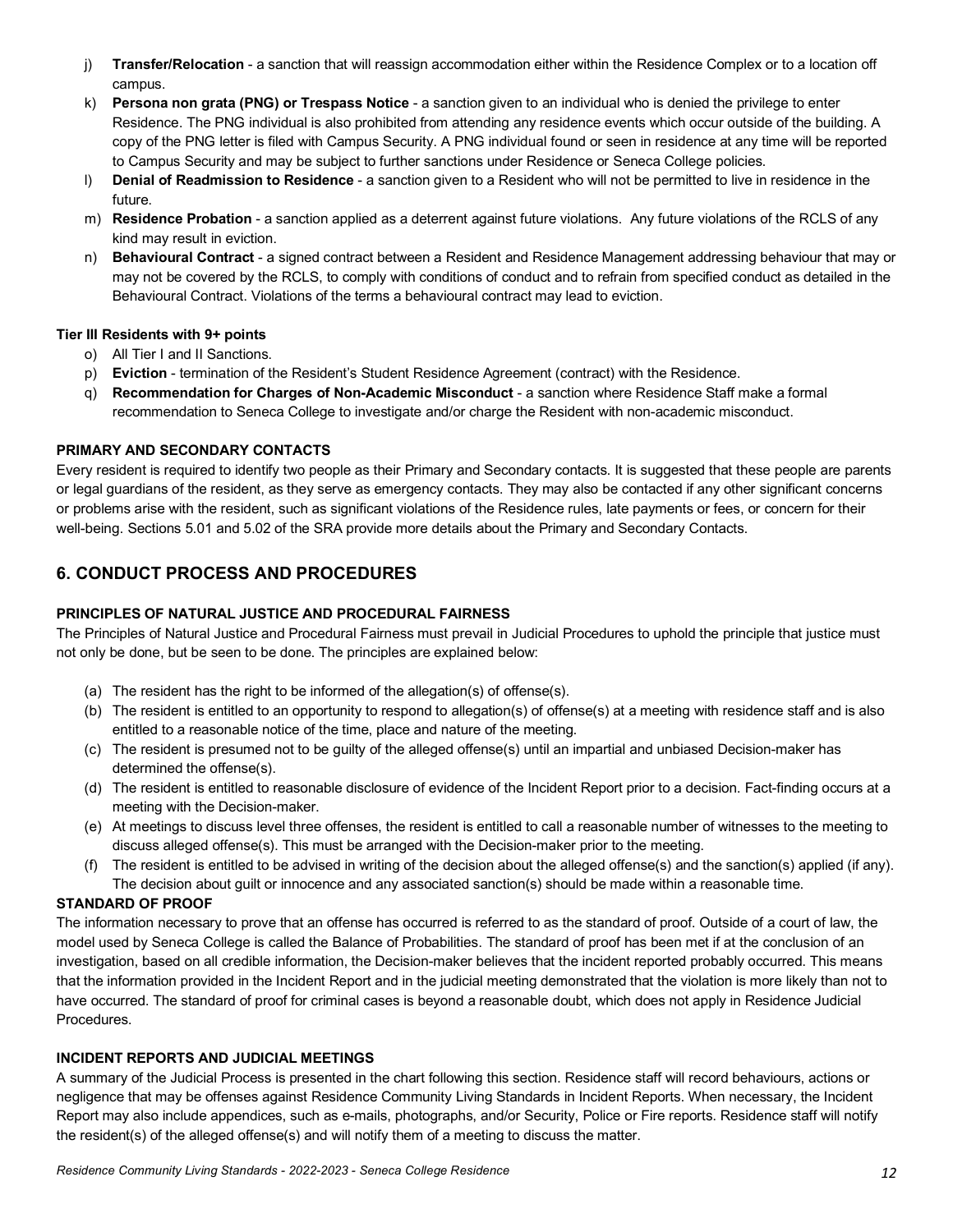The purpose of a Judicial Meeting between a resident and a residence staff member (Decision-maker) is to investigate allegations of offenses detailed in an Incident Report. This is the opportunity for residents to be heard and explain their behaviour to the residence staff member. While these meetings must comply with the Principles of Natural Justice and Procedural Fairness and may result in formal sanctions, they are not designed to be highly formal in nature. At the conclusion of the meeting the residence staff member will follow-up with the resident in writing with a Decision Letter, which will outline all necessary decisions about offenses, sanctions and any related deadlines. If the resident fails to attend the Judicial Meeting with the residence staff member, the residence staff member may choose to proceed and make a decision based upon all evidence available.

## **COMMUNICATION BETWEEN RESIDENT(S) AND RESIDENCE STAFF**

 Residence staff will endeavor to communicate with residents via several methods to discuss Incident Reports, deliver Decision Letters, and any other important aspects of the judicial process: (a) an e-mail to their Seneca College e-mail account or the account provided in their application, (b) a letter placed in a residents mailbox or under a resident's room door, or (c) in person. Attempts to contact and communicate with a resident is deemed to be satisfactory when any two of the above methods have been used by Residence Staff.

#### **SENECA RESIDENCE JUDICIAL PROCESS**

| <b>Incident Report</b><br>Alleged violations of the RCLS are documented by Residence Staff in an Incident Report.                     |                                                                                                                                                                                                    |                                                                                                                                         |  |  |  |  |
|---------------------------------------------------------------------------------------------------------------------------------------|----------------------------------------------------------------------------------------------------------------------------------------------------------------------------------------------------|-----------------------------------------------------------------------------------------------------------------------------------------|--|--|--|--|
| Alleged Level 1 & 2 Offences Judicial Meeting with RLC (or designate)<br>Resident(s) meet with the RLC to review the Incident Report. | Alleged Level 3 Offences Judicial Meeting<br>with RLM (or designate)<br>Resident(s) meet with the RLM/OM<br>to review the Incident Report.                                                         |                                                                                                                                         |  |  |  |  |
| <b>Decision Letter</b><br>RLC communicates decision about<br>allegations, offences, and sanctions to<br>Resident(s) in writing.       | Incident Referred to RLM (or designate)<br>In situations where Resident(s) are<br>repeat offenders or Level 3 offences are<br>assessed, the Incident will be referred<br>to the RLM (or designate) | Decision Letter RLM (or designate)<br>Communicates decision about<br>allegations, offences, and sanctions to<br>Resident(s) in writing. |  |  |  |  |

#### **RESIDENCE EMERGENCIES**

 Although the three levels of Offences and the Judicial Procedures are intended to apply to most situations related to behaviour, there are conditions that warrant a heightened level of concern for safety, security, health and wellbeing. These conditions require special authority and guidelines. The following definitions and procedures ensure a swift, effective response to conditions to protect Residents, guests, staff, the community and the Institution. In consultation with the College and its threat assessment and emergency procedures, the Director, Residence Operations is granted extraordinary authority to respond to Resident Emergencies.

#### **DEFINITION OF A RESIDENCE EMERGENCY**

 In consultation with the College, the Director is authorized to determine if Residence Emergency conditions exist, which is defined by any one of the following:

- (a) evidence that a Resident, student, or staff has been harmed or appears to be in danger of harm,
- (b) evidence that a Resident, student, or staff has harmed or poses a threat to harm another individual or the community,
- (c) evidence that a Resident, student, or staff has inflicted self-harm or appears to be in danger of doing so.

#### **RESIDENCE EMERGENCY PROCEDURES**

In consultation with the College, the Director is authorized to:

- (a) suspend other rules in order to invoke a swift response to a Residence Emergency
- (b) turn the matter immediately over to appropriate authorities
- (c) immediately relocate the Resident(s) involved within the Residence or off campus, pending a meeting with the Resident
- (d) authorize an Exclusion, which takes effect immediately and without notice, pending a meeting with the Resident. This means that the individual:
	- a. is prohibited from accessing any service or facility of the Residence
	- b. may be escorted from the Residence and/or the campus
- (e) determine Sanction(s) at Levels 1, 2, and 3, following a meeting with the Resident.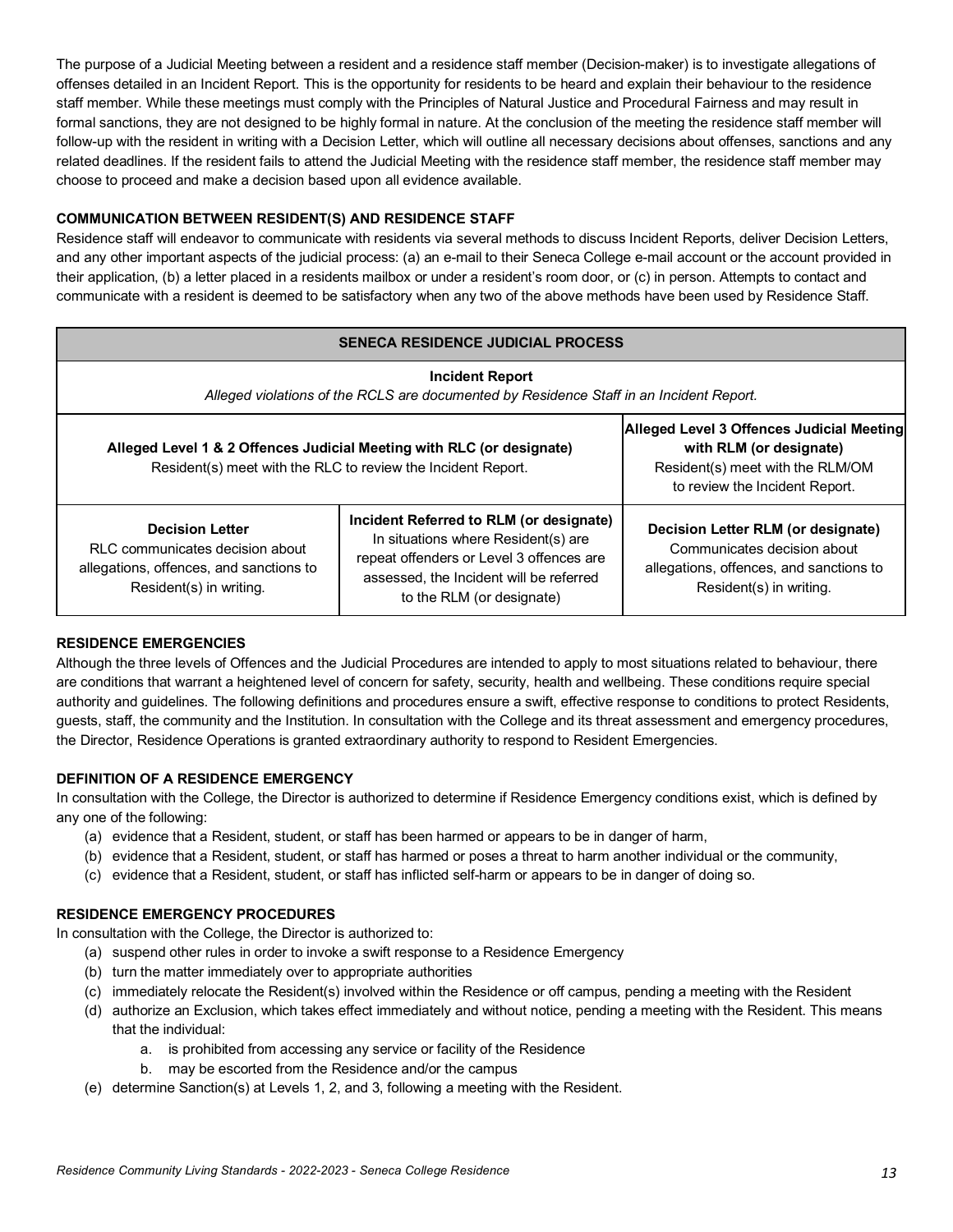#### **APPEAL PROCEDURES**

 A summary of the Appeal Procedures is presented in the chart following this section. The following general principles apply to all appeals:

- (a) The Principles of Natural Justice and Procedural Fairness must prevail in Appeal Procedures to ensure compliance with the principle that justice must not only be done, but be seen to be done.
- (b) Any resident found in violation of the RCLS is entitled to submit an appeal, based in the grounds for an appeal mentioned below.
- (c) A resident has 72 hours from the date they receive their Decision Letter to start the appeal process. Staff will endeavour to respond to appeal requests within 72 hours of receiving them.
- (d) Depending on the original decision rendered the appeal process proceeds via one of two processes: the Appeal Process or the Eviction Appeal Process, which are detailed below.

#### **THE APPEAL PROCESS**

 Students may choose to follow up with the decision maker by scheduling a meeting in order to better understand the decision or sanction(s) related to their incident. Should a student believe that there are issues with the finding of responsibility or sanctions related to their incident, they always have the right to appeal the decision.

- (a) The Appeal Process is in place for all decisions excluding Eviction.
- (b) Students may complete an Appeal Request Form and submit it to the Residence Office, within 72 hours of receiving the decision letter. The resident requesting an appeal must demonstrate that they have grounds, which includes providing evidence of one of the following items:
	- i. **Bias:** Alleged and reasonable apprehension of bias of the Decision-maker who imposed the sanction(s).
	- ii. **Procedural Fairness:** Alleged substantive failure by the Decision-maker to comply with the Principles of Natural Justice and Procedural Fairness, which may have affected the decision.
	- iii. **New information:** Substantive new evidence which could not have been available to the Decision-maker when making the decision.
	- iv. **Alternative Sanctions:** The resident may request for their sanction(s) to be altered because the sanction(s) assigned are unduly burdensome, either because they are disproportionate to the violation and escalating conduct process, or because circumstances individual to the respondent render the sanction(s) more burdensome than they would typically be.
- (c) Once the Appeal Request Form is received, a Residence Manager other than the initial decision maker will review the appeal request within 72 hours. If the appeal is granted, the GM (or designate) will set-up an Appeal Meeting with the resident(s).
- (d) The individual or committee considering the appeal may, after reviewing the case:
	- i. uphold the findings and/or sanctions;
		- ii. reverse the findings; or
		- iii. reverse or modify the sanctions.
- (e) During an appeal, all sanctions (minus financial sanctions) remain valid until they are reversed or modified by the individual or committee hearing the appeal. Financial sanctions will not be applied until a decision has been made.
- (f) All decisions made in an appeal are final and are not subject to further appeals.

#### **THE EVICTION PROCESS**

- (a) If the resident has grounds for an appeal, the resident may complete the Appeal Request Form and submit it to the Director, College Services (or designate), within 72 hours of receiving the eviction. The resident requesting the appeal must demonstrate that they have grounds, which includes providing evidence of one of the following items:
	- i. **Bias:** Alleged and reasonable apprehension of bias of the Decision-maker who imposed the sanction(s).
	- ii. **Procedural Fairness:** Alleged substantive failure by the Decision-maker to comply with the Principles of Natural Justice and Procedural Fairness, which may have affected the decision.
	- iii. **New information:** Substantive new evidence which could not have been available to the Decision-maker when making the decision.
- (b) Once an eviction Appeal Request Form is received, Director, College Services (or designate) will review the grounds for the appeal and make a decision to either deny the appeal or set-up an Eviction Appeal Hearing. The resident(s) will be contacted within 72 hours to notify them of this outcome.
- (c) If the appeal is granted, the Director, College Services (or designate) will set-up the Eviction Appeal Committee, which will be comprised of three (3) members of the Student Life Activity Committee. One of the members of the Eviction Appeal Committee must be a student, and one member must be a member of Residence Senior Management. Residents appealing an eviction will be provided with additional information about Appeal Hearing procedures.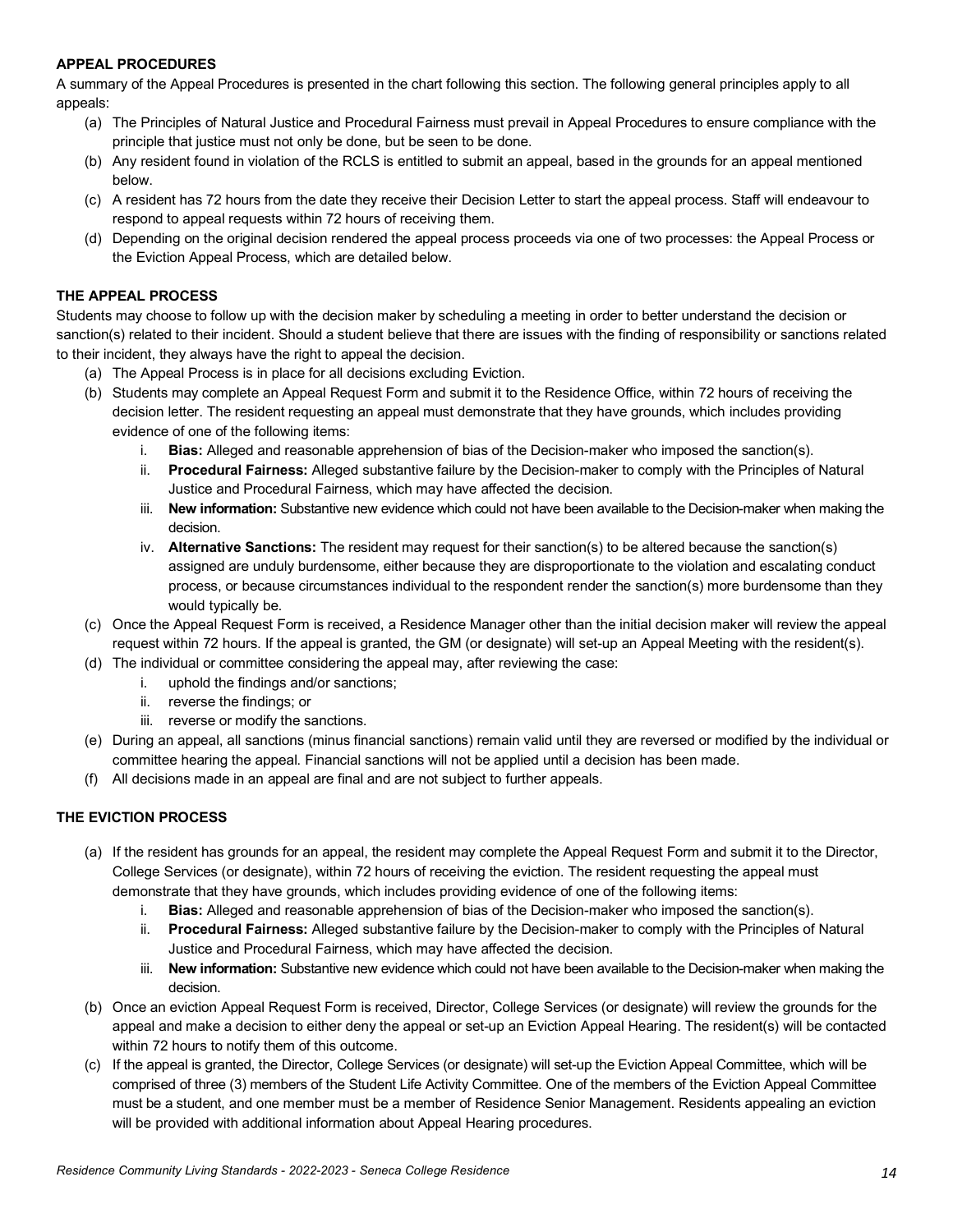- (d) The Eviction Appeal Committee will communicate a decision in writing to the resident. The committee will review all evidence and may decide to:
	- i. uphold the findings and/or sanctions;
	- ii. reverse the findings; or
	- iii. reverse or reduce the sanctions.
- (e) During an appeal, all sanctions (minus financial sanctions) remain valid until they are reversed or modified by the individual or committee hearing the appeal. Financial sanctions will not be applied until a decision has been made.
- (f) All decisions made in an Eviction Appeal Hearing are final and are not subject to further appeals.

## **APPEAL MEETING PROCEDURES (Levels 1 - 3)**

In this section, the resident appealing the eviction is referred to as the appellant.

- 1. The hearing will proceed as scheduled, even if the appellant does not attend.
- 2. The appellant may bring witnesses to the appeal hearing. Participation of witnesses shall be limited to providing evidence and responding to questions from the appeal committee. Witnesses may be present at the hearing only when providing evidence or responding to questions from the appeal committee.
- 3. The appellant may bring one support person to the appeal hearing; however, support persons shall not participate in the appeal unless called on by the Chair to do so. Participants are required to provide the name and relationship of their support person to the Appeal Committee a minimum of 48 hours prior to the hearing.

## **EVICTION APPEAL HEARING PROCEDURES**

 In this section, the resident appealing the eviction is referred to as the appellant and the Residence staff whose decision is being appealed is referred to as the respondent.

- 1. The hearing will proceed as scheduled, even if the appellant or the respondent do not attend.
- 2. The appellant and respondent may bring witnesses to the appeal hearing. Participation of witnesses shall be limited to providing evidence and responding to questions from the appeal committee. Witnesses may be present at the hearing only when providing evidence or responding to questions from the appeal committee.
- 3. The appellant and respondent may bring one support person to the appeal hearing; however, support persons shall not participate in the appeal unless called on by the Chair to do so. Participants are required to provide the name and relationship of their support person to the Appeal Committee a minimum of 48 hours prior to the hearing.
- 4. The appeal hearing shall proceed as follows:
	- a. An initial briefing and review of the case by the committee members;
	- b. Presentation of the case by the appellant;
	- c. Presentation of information by the respondent;
	- d. Subsequent re-examination of either party or any witnesses if required.
- 5. Each appeal shall be considered independently and on its own merits.
- 6. The Appeal Committee will carefully consider only:
	- a. The appeal grounds;
	- b. The evidence supporting the grounds presented orally (during the hearing);
	- c. The written evidence presented in the appeal letter, appeal request form and supporting documents;
	- d. The written evidence presented in the respondent's response submission;
	- e. Any written evidence accepted by the appeal committee from the appellant or respondent during the hearing, providing that the appellant and respondent both had a reasonable opportunity to read, understand and respond to the document.
- 7. At no time should the committee deal with any matter outside the specific concerns set out in the request for appeal.
- 8. The burden of proof in a disciplinary appeal rests with the appellant, who must make a case to convince the appeal committee to decide in the appellant's favour.
- 9. All information reviewed and discussed during an appeal shall remain confidential.
- 10. In addressing the appellant's specific concern(s), the appeal committee should feel free to direct the parties to provide and produce additional material or witnesses directly related to the appeal.

## **RESIDENCE APPEAL PROCESS**

#### **Appeal Request Form**

Resident completes this form to request an appeal